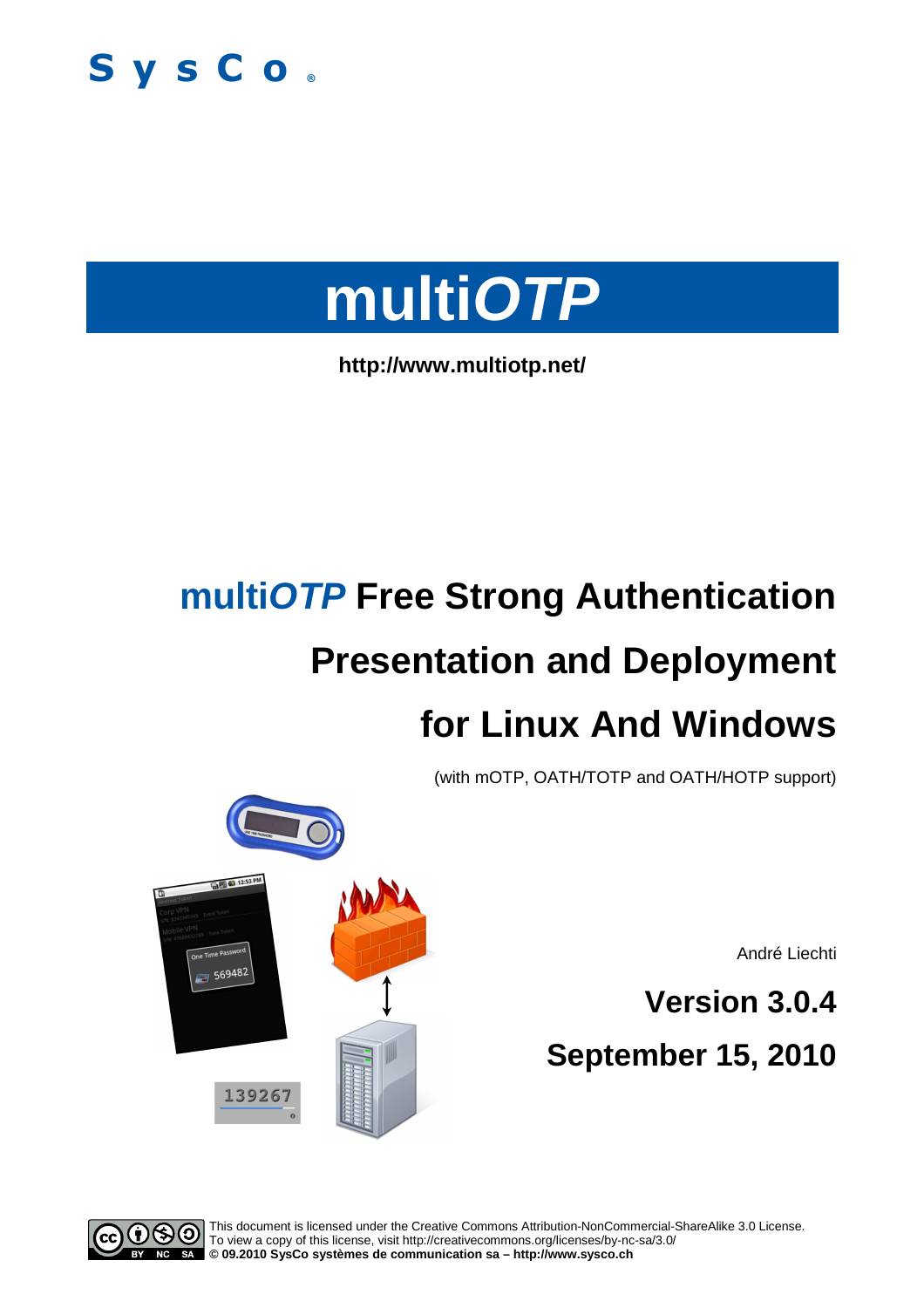# **Contents Overview**

| $\mathbf 1$ . |                                                                      |  |
|---------------|----------------------------------------------------------------------|--|
| 2.            |                                                                      |  |
| a)            |                                                                      |  |
| b)            |                                                                      |  |
| 3.            |                                                                      |  |
| a)            |                                                                      |  |
| b)            |                                                                      |  |
| 4.            |                                                                      |  |
| 5.            |                                                                      |  |
| a)            | Strong authentication logon for Windows XP/2003/2008/7 (commercial)7 |  |
| b)            |                                                                      |  |
| c)            |                                                                      |  |
| d)            |                                                                      |  |
| 6.            |                                                                      |  |
| a)            |                                                                      |  |
| b)            |                                                                      |  |
| 7.            |                                                                      |  |
| a)            |                                                                      |  |
| b)            |                                                                      |  |
| C)            |                                                                      |  |
| d)            |                                                                      |  |
| e)            |                                                                      |  |
| 8.            |                                                                      |  |
| 9.            |                                                                      |  |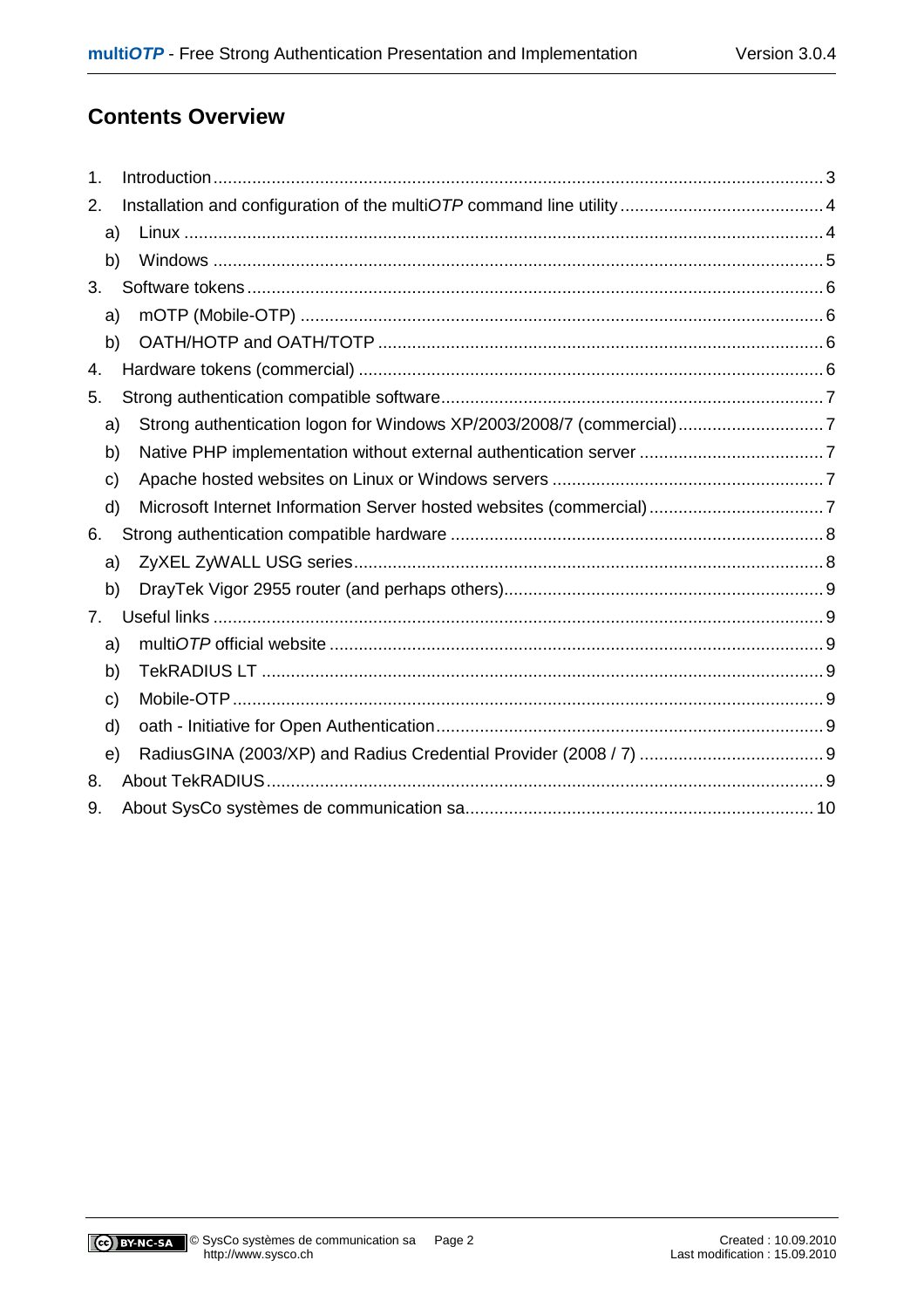# **1. Introduction**

**multiOTP** is a PHP class and a powerful command line utility developed by SysCo systèmes de communication sa in order to provide a completely free and easy operating system independent server side implementation for strong two factors authentication solution.

Nowadays, spywares, viruses and other hacking technologies are regularly stolen passwords typed by the user.

By using a strong two factors authentication solution, the stolen passwords cannot be stored and used later anymore because each password (called OTP for One-Time Password) is only valid for one authentication and will failed if used a second time.

**multiOTP** supports hardware and software tokens with different One-Time Password algorithms like OATH/HOTP, OATH/TOTP and mOTP (Mobile-OTP). The data storage of the command line utility is flat files based in order to simplify deployment in a few minutes. **multiOTP** can be easily integrated in free RADIUS servers like FreeRADIUS under Linux or TekRADIUS LT under Windows.

**multiOTP can even be installed on laptops**, for example if you need strong authentication on your laptops and you are not sure that you will have Internet access during the strong authentication process. This is possible because we have sponsored the development of TekRADIUS LT which is a light RADIUS server for Windows (using SQLite as backend database) that works well with server versions of Windows but also with desktop versions of Windows like XP, Vista or 7.

We are hoping that this whitepaper will be useful for your business. Don't hesitate to contact us by sending an email to developer@sysco.ch if you have suggestions, comments, or if you know related products that can be integrated in this document.

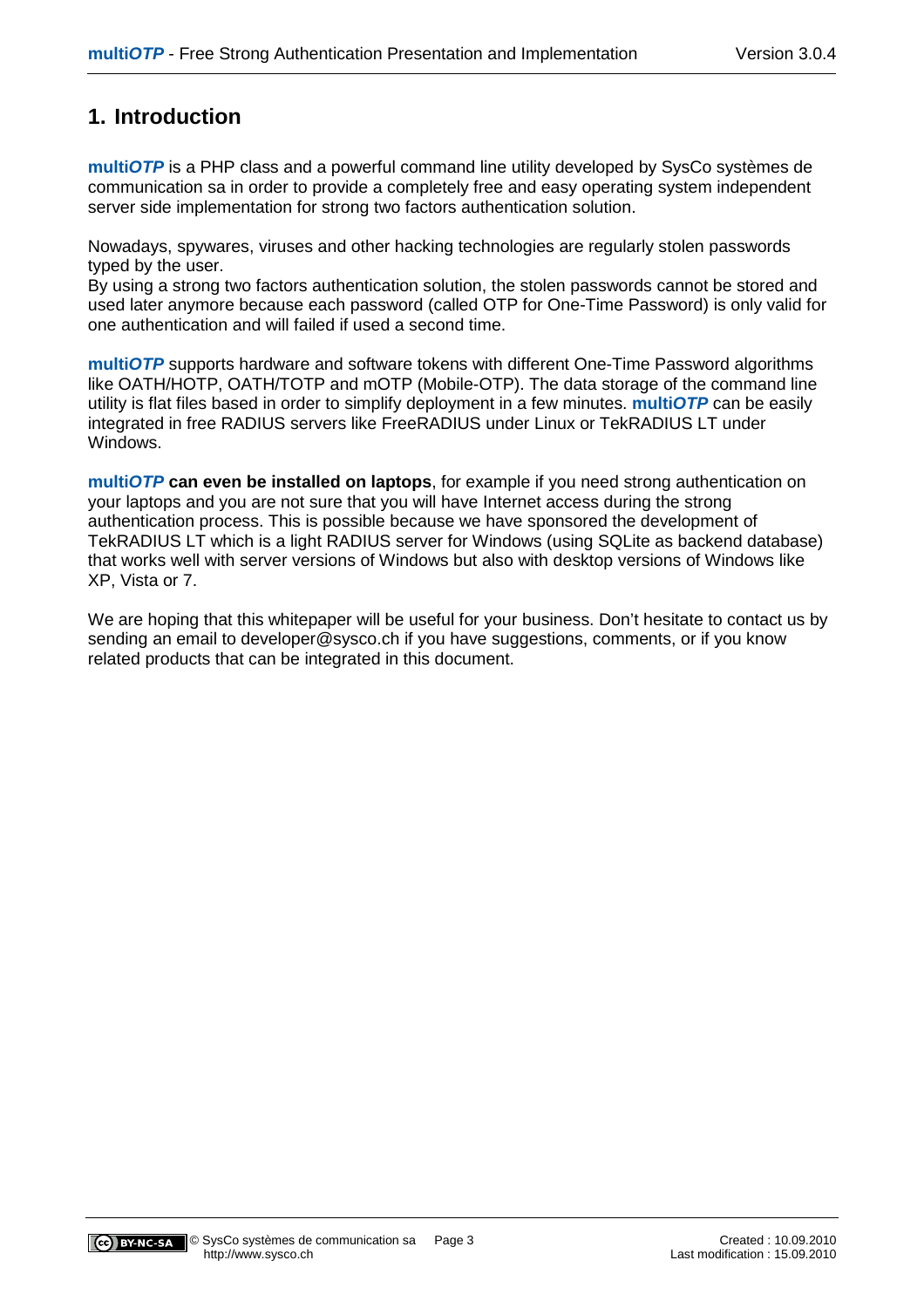# **2. Installation and configuration of the multiOTP command line utility**

The installation of the **multiOTP** command line utility is really easy on both Linux and Windows servers. You will have to install first the utility itself, and then you will have to setup your RADIUS server in order to use the command line utility as an external authentication provider.

## **a) Linux**

- Copy the **multiotp.php** file somewhere on your server (for example in the folder **/usr/local/bin/multiotp**) and make it executable by chmod'ing it to +x
- The script needs to have read/write access rights on his folder
- Try to run it. It should display the help page with version information and syntax usage
- You are now already able to create your first token! Try to create the sample token proposed in the RFC 4226: **multiotp –log -create test HOTP 3132333435363738393031323334353637383930 1234 6 0**
- Check that everything is working correctly by typing the first code for the sample token **multiotp -debug test 755224** You should receive the answer  $0$  ok: Token accepted
- Check that the same password is not working anymore **multiotp -debug test 755224** You should now receive the answer **99 ERROR: Authentication failed**
- Try now to synchronize the sample token with two consecutive values **multiotp -debug -resync -status test 338314 254676**  You should receive the answer **14 INFO: Token has been resynchronized successfully**
- Be sure that FreeRADIUS is installed. If not, please install it using the package installer of your Linux distribution. For a Debian distribution for example: **apt-get install freeradius**
- Add a DEFAULT entry in the  $/etc/freeradius/users$  configuration file like this: **DEFAULT Auth-Type = Accept Exec-Program-Wait = "/usr/local/bin/multiotp.php %{User-Name} %{User-Password}", Fall-Through = Yes, Reply-Message = "Hello, %{User-Name}"**
- Add an entry in the /etc/freeradius/clients.conf configuration file for the subnet of your devices like this:

```
client 192.168.0.0/24 { 
     secret = mysecret 
     shortname = default-secret 
}
```
• That's it, you're done!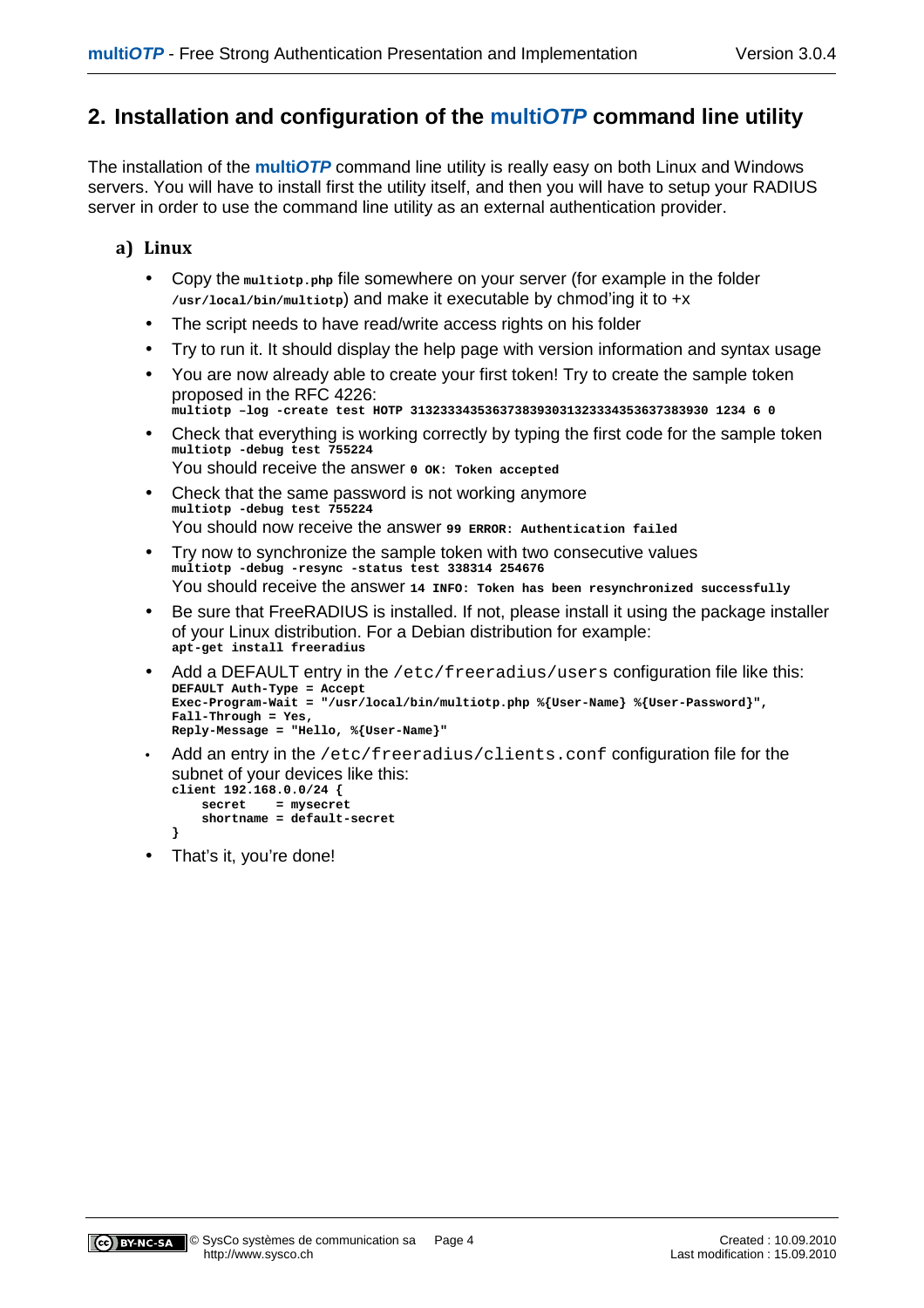# **b) Windows**

- Copy the **multiotp.exe** file somewhere on your server (for example in the folder **C:\multiotp\**). Alternatively, you may also launch the **multiotp.msi** installer which will install a smaller **multiotp.exe** and several DLL's. For security reasons, the binary file is digitally signed by SysCo systemes de communication sa.
- The executable needs to have read/write access rights on his folder
- Try to run it. It should display the help page with version information and syntax usage
- You are now already able to create your first token! Try to create the sample token proposed in the RFC 4226: **multiotp –log -create test HOTP 3132333435363738393031323334353637383930 1234 6 0**
- Check that everything is working correctly by typing the first code for the sample token **multiotp -debug test 755224** You should receive the answer  $0$  ok: Token accepted
- Check that the same password is not working anymore **multiotp -debug test 755224** You should now receive the answer **99 ERROR: Authentication failed**
- Try now to synchronize the sample token with two consecutive values **multiotp -debug -resync -status test 338314 254676**  You should receive the answer **14 INFO: Token has been resynchronized successfully**
- Install TekRADIUS LT which can be freely downloaded at http://www.tekradius.com
- Using the TekRADIUS LT Manager, create a user called **Default** that belongs to the existing **Default** group with the following attribute: **Check External-Executable C:\multitop\multiotp.exe –log %ietf|1% %ietf|2%**

| TekRADIUS LT Manager (Admin Mode)                                                                     |                                 |                        |             |                                  |                                                                           | $ \Box$ $\times$ |
|-------------------------------------------------------------------------------------------------------|---------------------------------|------------------------|-------------|----------------------------------|---------------------------------------------------------------------------|------------------|
| Eile<br>Service<br>Help                                                                               |                                 |                        |             |                                  |                                                                           |                  |
| Users Groups   Clients   Settings   Application Log   Active Sessions   Dictionary Editor   Reporting |                                 |                        |             |                                  |                                                                           |                  |
| <b>Browse Users</b>                                                                                   |                                 | User Default (Enabled) |             |                                  |                                                                           |                  |
| Search<br>∣A∥<br>▾╎<br>Check and Reply Items for the user 'Default':                                  |                                 |                        |             |                                  |                                                                           |                  |
| Username                                                                                              | Group                           | Attribute              | <b>Type</b> | Value                            |                                                                           |                  |
| <b>Default</b>                                                                                        | <b>Default</b>                  |                        |             |                                  | External-Executable Check C:\multiotp\multiotp.exe -log %ietf 1% %ietf 2% |                  |
| з                                                                                                     |                                 |                        |             |                                  |                                                                           |                  |
|                                                                                                       |                                 |                        |             |                                  |                                                                           |                  |
|                                                                                                       |                                 |                        |             |                                  |                                                                           |                  |
|                                                                                                       |                                 |                        |             |                                  |                                                                           |                  |
|                                                                                                       |                                 |                        |             |                                  |                                                                           |                  |
|                                                                                                       |                                 |                        |             |                                  |                                                                           |                  |
|                                                                                                       |                                 |                        |             |                                  |                                                                           |                  |
|                                                                                                       |                                 |                        |             |                                  |                                                                           |                  |
|                                                                                                       |                                 |                        |             |                                  |                                                                           |                  |
|                                                                                                       |                                 |                        |             |                                  |                                                                           |                  |
|                                                                                                       |                                 |                        |             |                                  |                                                                           |                  |
|                                                                                                       |                                 |                        |             |                                  |                                                                           |                  |
|                                                                                                       |                                 |                        |             |                                  |                                                                           |                  |
| User: Default                                                                                         | Default<br>$\blacktriangledown$ | Attribute: Check       |             | $\leftarrow$ External-Executable | C:\multiotp\multiotp.exe -log -<br>$\blacktriangledown$                   |                  |
| Modify<br>add a                                                                                       | X Delete                        |                        |             |                                  | Add/Update<br>5 <sup>1</sup>                                              | X Delete         |
|                                                                                                       |                                 |                        |             |                                  |                                                                           |                  |
| TekRADIUS LT Service is Running<br>User 'Default' selected                                            |                                 |                        |             |                                  |                                                                           |                  |

- In the Clients Tab, add a Default client with a specific secret. This will be the radius secret for all devices that or not specifically declared in your radius server.
- That's it, you're done!

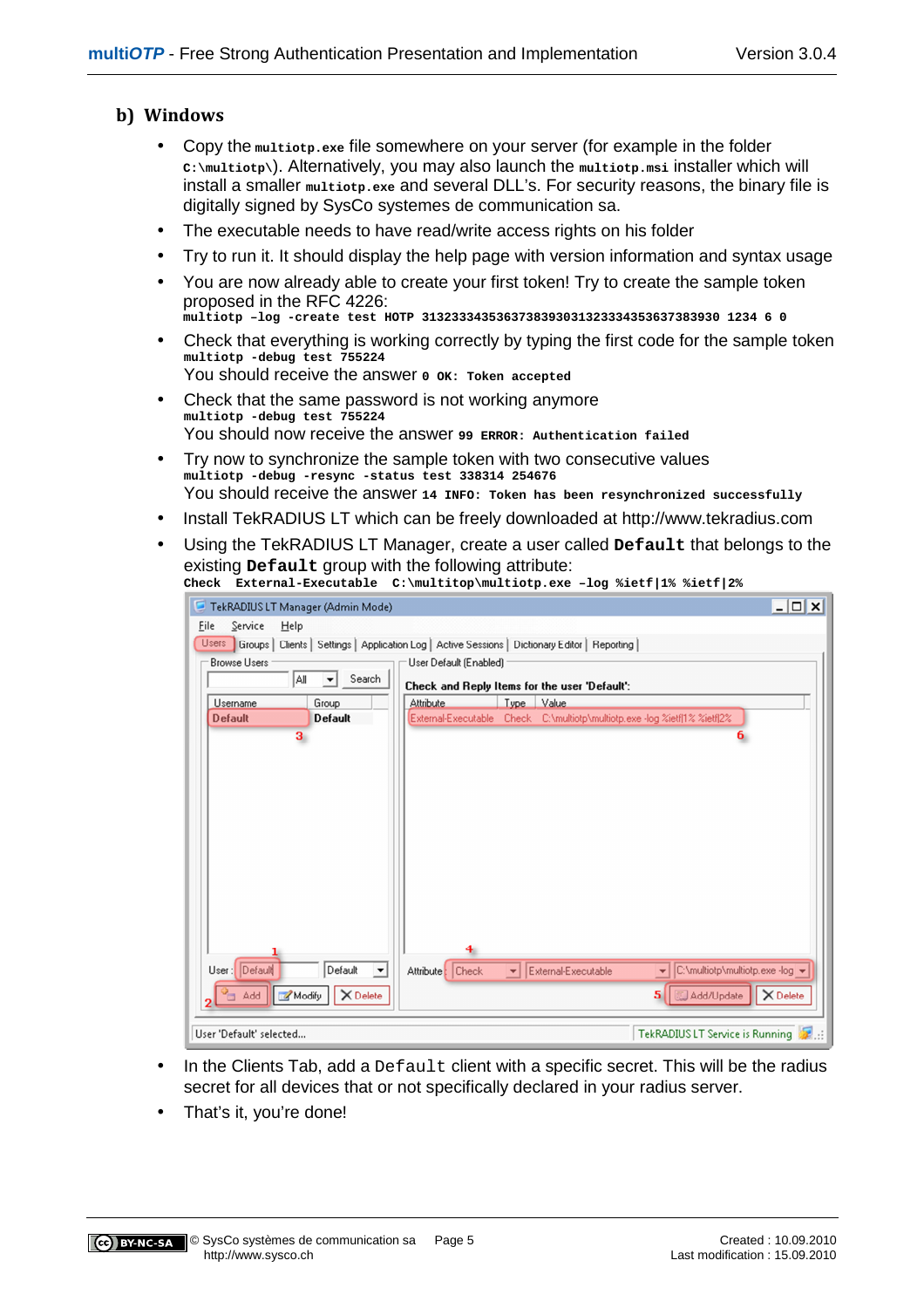# **3. Software tokens**

A lot of software tokens exist, for various clients and with different algorithms supports.

## **a) mOTP (Mobile-OTP)**

- **iPhone:** iOTP from PDTS (type iOTP in the Apple AppStore)
- **Android** : Mobile-OTP (http://motp.sf.net/Mobile-OTP.apk)
- **PalmOS:** Mobile-OTP (http://motp.sf.net/mobileotp\_palm.zip)
- **Java J2ME** (Nokia and other phones): MobileOTP (http://motp.sf.net/MobileOTP.jad)
- $\ddotsc$

## **b) OATH/HOTP and OATH/TOTP**

- **oathtoken** for iPhone: http://code.google.com/p/oathtoken/, AppStore: oathtoken
- **androidtoken** for Android: http://code.google.com/p/androidtoken/
- ...

# **4. Hardware tokens (commercial)**

A lot of manufacturers are providing OATH compatible tokens. If you plan to use your token with more than one authentication server, take if possible an OATH/TOTP (time based) token instead of an OATH/HOTP (event based) one, because for event based token, the next token position is stored on the server side and it could be necessary to resynchronize your token if you have used it several times on other(s) server(s).

• Feitian provides both OATH compliant TOTP and HOTP tokens, and SysCo distributes these tokens in Switzerland



• ZyXEL provides OATH/HOTP (event based) tokens called ZyWALL OTP v1 (they are rebranded Authenex A-Key 3600)



- ZyXEL provides new OATH/HOTP tokens called ZyWALL OTP v2 (they are rebranded Aladdin eToken PASS)
- Seamoon provides OATH/TOTP tokens called Seamoon KingKey
- Verisign, Aladdin, Authenex and others are also providing OATH compatible tokens
- $\bullet$  ...

If hardware tokens are shipped with an XML Portable Symmetric Key Container definition (like we do for the Feitian tokens), tokens can be imported directly in the **multiOTP** command line utility. Have a look on the help page of **multiOTP** or in the readme.txt file for more details.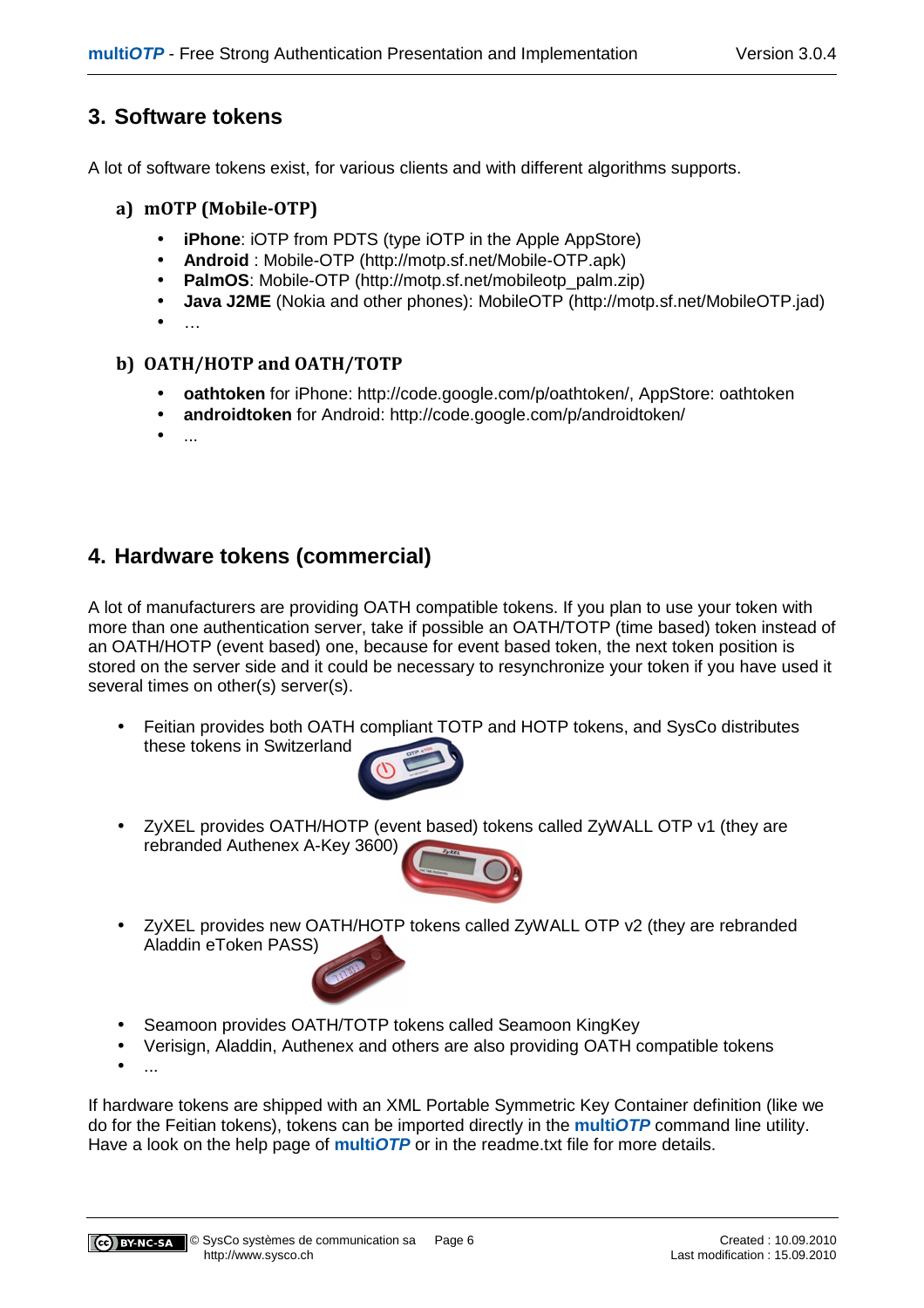# **5. Strong authentication compatible software**

Some software solutions are ready to provide strong authentication solution compatible with **multiOTP**. Normally, they are using the RADIUS protocol in order to communicate with the authentication server, but there is also another possibility.

## **a) Strong authentication logon for Windows XP/2003/2008/7 (commercial)**

LSE Leading Security Experts GmbH (http://www.lsexperts.de/) proposes a Windows XP and Windows Server 2003 GINA-Replacement. Credential provider for Windows 7 and Windows Server 2008 is also available. The authentication is using the RADIUS protocol.

|                                               | <b>Windows Logon</b>        |                                        |  |  |  |  |
|-----------------------------------------------|-----------------------------|----------------------------------------|--|--|--|--|
| Copyright @ 2009 LSE leading Security Experts | RadiusGINA                  |                                        |  |  |  |  |
| User name<br>Logon to<br>Password             | WINXP_EN                    | Radius<br>tmsdemo\otpuser2<br>Password |  |  |  |  |
| OIP                                           | ☑                           | $\rightarrow$<br><b>OTPPin</b>         |  |  |  |  |
| QK                                            | About<br>Shutdown<br>Cancel | Abbrechen                              |  |  |  |  |

On laptops, **multiOTP** with TekRADIUS LT can be installed locally in order to provide a backup RADIUS server for strong authentication if laptops do not have any Internet access to reach the primary authentication server at the login time.

## **b) Native PHP implementation without external authentication server**

Using the **multiOTP** class, it is possible to implement in few lines a strong authentication in your own PHP project.

```
(…) 
require_once('multiotp.class.php'); 
$multiotp = new Multiotp(); 
$multiotp->SetUser($user); 
if ($multiotp->CheckToken($token)) 
{ 
     echo "Authentication accepted."; 
} 
else 
{ 
     echo "Authentication rejected."; 
} 
(…)
```
## **c) Apache hosted websites on Linux or Windows servers**

In order to add strong authentication for Apache hosted websites, you only have to install the mod\_auth\_radius.

## **d) Microsoft Internet Information Server hosted websites (commercial)**

TCP Data (http://www.tcpdata.com/) provides a RADIUS authentication module for Microsoft Internet Information Server.

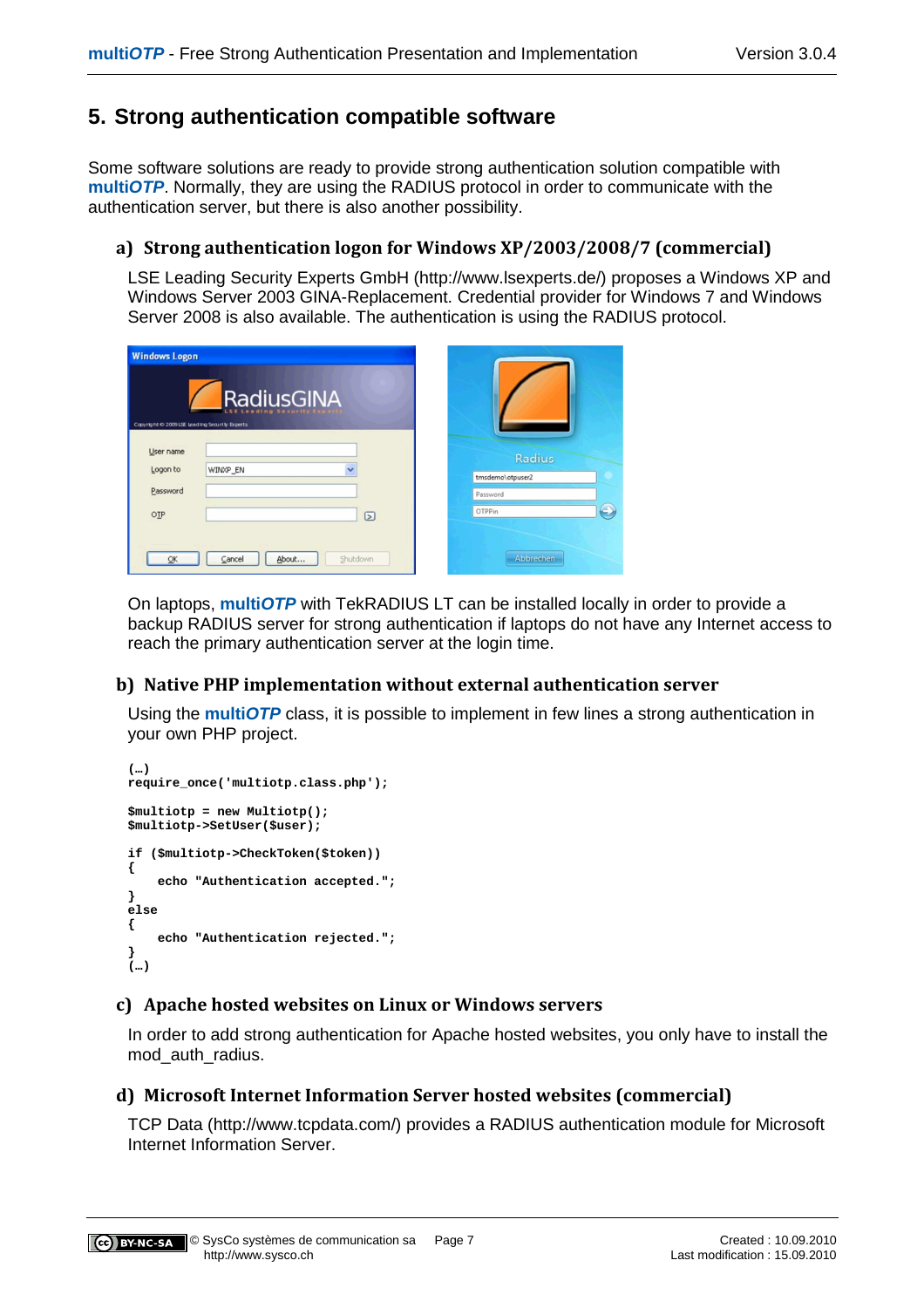# **6. Strong authentication compatible hardware**

More and more hardware devices like firewalls and appliances are providing external authentications possibilities using also the RADIUS protocol.

#### **a) ZyXEL ZyWALL USG series**

The whole series of the Unified Security Gateway from ZyXEL (and the older ZyWALL SSL-10 appliance) are designed to be able to use various external authentication servers like RADIUS, LDAP or Active Directory servers.

Strong authentication can be used to set up VPN, for SSL and SSL-VPN login and also to be able to enable some specific rules in the firewall.

In the **Configuration** menu, expand the **Object** option, click on **AAA Server** and in the **RADIUS** tab, Click on **Add** and add your radius server be specifying a name, a description, the server address, the authentication port (1812), the timeout (10 seconds is fine), the shared secret key (previously defined in your radius server for the subnet of your device) and finally a Group Membership Attribute (Filter-Id(11) is the default value).

| <b>CONFIGURATION</b>                | <b>RADIUS</b><br>LDAP<br><b>Active Directory</b>                     |  |  |  |  |  |
|-------------------------------------|----------------------------------------------------------------------|--|--|--|--|--|
| <b>TV</b> Quick Setup               |                                                                      |  |  |  |  |  |
| <b>E</b> Licensing                  | <b>Radius Server Summary</b>                                         |  |  |  |  |  |
| <b>□ Network</b>                    | Add 7 Edit T Remove T Object Reference                               |  |  |  |  |  |
| $+$ Interface                       |                                                                      |  |  |  |  |  |
| - Routing                           | Name                                                                 |  |  |  |  |  |
| + Zone                              | add RADIUS                                                           |  |  |  |  |  |
| $\div$ DDNS                         |                                                                      |  |  |  |  |  |
| $+$ NAT                             | <b>General Settings</b>                                              |  |  |  |  |  |
| + HTTP Redirect                     |                                                                      |  |  |  |  |  |
| $+ ALG$                             | Name:<br>my radius server                                            |  |  |  |  |  |
| + IP/MAC Binding                    | Optional<br>Description:<br>This is my OTP server                    |  |  |  |  |  |
| + Auth. Policy                      |                                                                      |  |  |  |  |  |
| + Firewall                          | <b>Server Settings</b>                                               |  |  |  |  |  |
| 田 VPN                               |                                                                      |  |  |  |  |  |
| + App Patrol                        | (IP or FODN)<br>Server Address:<br>192, 168, 0, 123                  |  |  |  |  |  |
| <b>⊞</b> Anti-X                     | <b>Authentication Port:</b><br>$(1 - 65535)$<br>1812                 |  |  |  |  |  |
| + Device HA                         |                                                                      |  |  |  |  |  |
| □ Object                            | (IP or FQDN)Optional<br>Backup Server Address:                       |  |  |  |  |  |
| + User/Group<br>E                   | (1-65535)Optional<br>Backup Authentication Port:                     |  |  |  |  |  |
| + Address                           | Timeout:<br>$(1-300$ seconds)                                        |  |  |  |  |  |
| + Service                           | $10-10$                                                              |  |  |  |  |  |
| + Schedule                          |                                                                      |  |  |  |  |  |
| <b>AAA</b> Server<br>+ Auth. Method | <b>Server Authentication</b>                                         |  |  |  |  |  |
| + Certificate                       | Key:<br>                                                             |  |  |  |  |  |
| + ISP Account                       |                                                                      |  |  |  |  |  |
| + SSL Application                   | <b>User Login Settings</b>                                           |  |  |  |  |  |
| + Endpoint Security                 |                                                                      |  |  |  |  |  |
| $\Box$ System                       | Group Membership Attribute:<br>$\checkmark$<br>$Filter-Id(11)$<br>11 |  |  |  |  |  |
|                                     |                                                                      |  |  |  |  |  |

#### **Be sure that your device is in the subnet you defined in your radius server, or that you have a Default entry in your radius server configuration, otherwise it will not work.**

If you want to use the group membership attribute to manage your users per group in you device rules, you will have to tune a little bit your radius server by creating groups for your different users and by sending back the group name in the Filter-Id(11) attribute.

Now, it is possible to have different levels of authentication. We can simply check that an external radius user is connected (using the **radius-users**), or that a specific radius user is connected (using a specific user defined in the firewall as an **ext-user** user type), or that a specific radius group of users is connected (using a specific user defined in the firewall as an **ext-group-user**).

Users are defined in the **Configuration** menu, expand the **Object** option, User/Group, **+ Add**.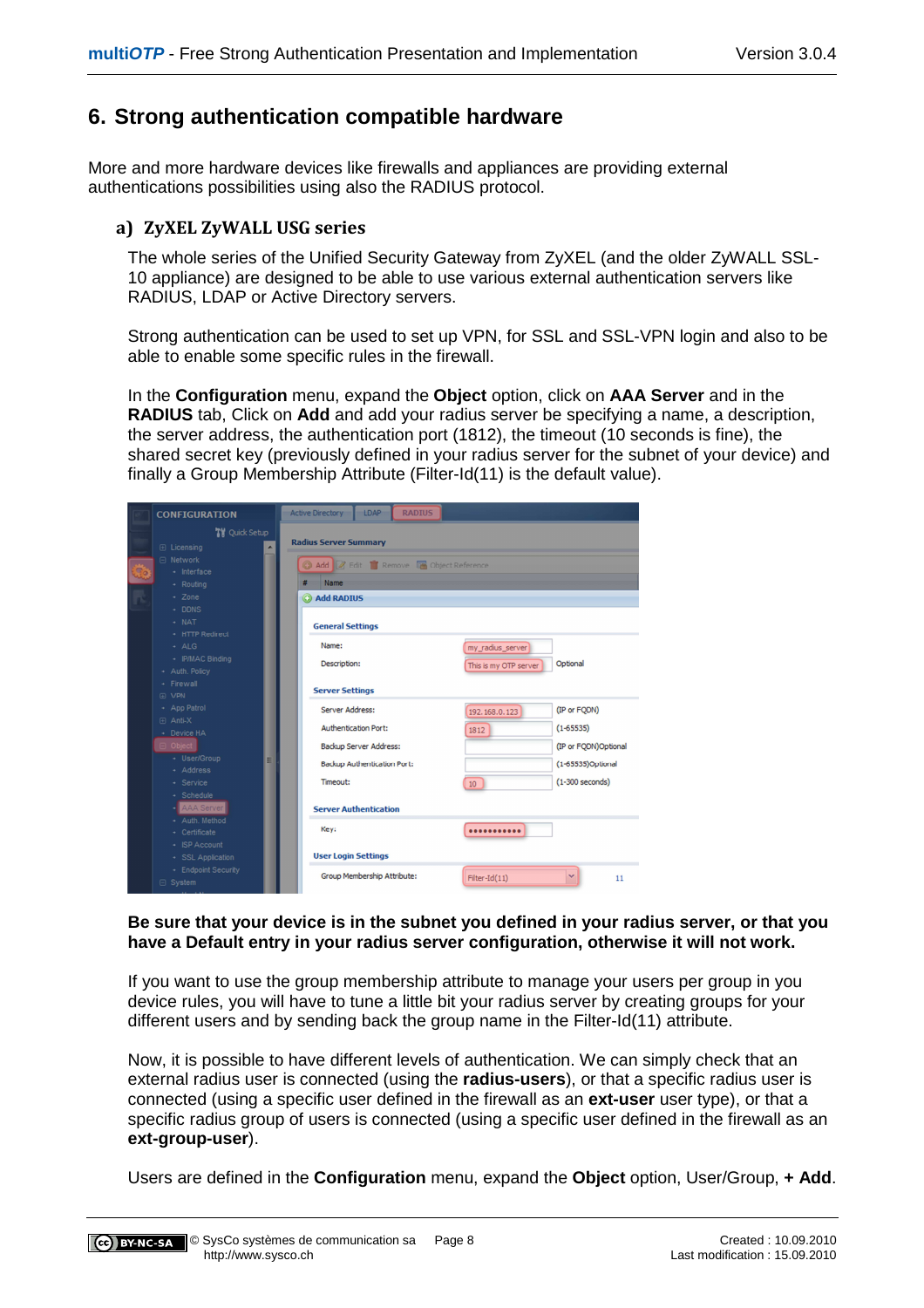## **b) DrayTek Vigor 2955 router (and perhaps others)**

Draytek has implemented native support for the mOTP (Mobile-OTP) protocol in the Vigor 2955 router, which is pretty cool as you don't need any external server to use it.

# **7. Useful links**

#### **a) multi***OTP* **official website**

http://www.multiotp.net – This is the official website were the **multiOTP** project is hosted. Current source files, binary files (for Windows) and other related stuff can be found here.

#### **b) TekRADIUS LT**

http://www.tekradius.com - TekRADIUS is a free RADIUS server for Windows. More details about it can be found in the next section.

#### **c) Mobile-OTP**

http://motp.sourceforge.net – The Mobile-OTP project was already introduced in 2003. More than 30 independent implementations of the Mobile-OTP algorithm exist around the world.

#### **d) oath - Initiative for Open Authentication**

http://www.openauthentication.org – You will find several useful information on this website dedicated to "Strongly authenticating Everyone, Everything and Everywhere".

## **e) RadiusGINA (2003/XP) and Radius Credential Provider (2008 / 7)**

http://www.lsexperts.de – If you are looking to implement strong authentication in your Windows network, **multiOTP** with TekRADIUS LT will be the good choice for the server side, but you will need enhanced logon solution proposed by LSE Leading Security Experts GmbH.

# **8. About TekRADIUS**

TekRADIUS is a RADIUS server for Windows. TekRADIUS development has been started by Yasin KAPLAN in 2005 and first release was in 2007. TekRADIUS is based on latest RADIUS RFC documents RFC 2865 and RFC 2866. TekRADIUS supports PAP, CHAP, MS-CHAP v1-v2, EAP-MD5, EAP-MS-CHAP v2, PEAP (PEAPv0-EAP-MS-CHAP v2) and Digest (draft-sterman-aaa-sip-00.txt) authentication methods. TekRADIUS is a freeware software and can be downloaded from http://www.tekradius.com/.